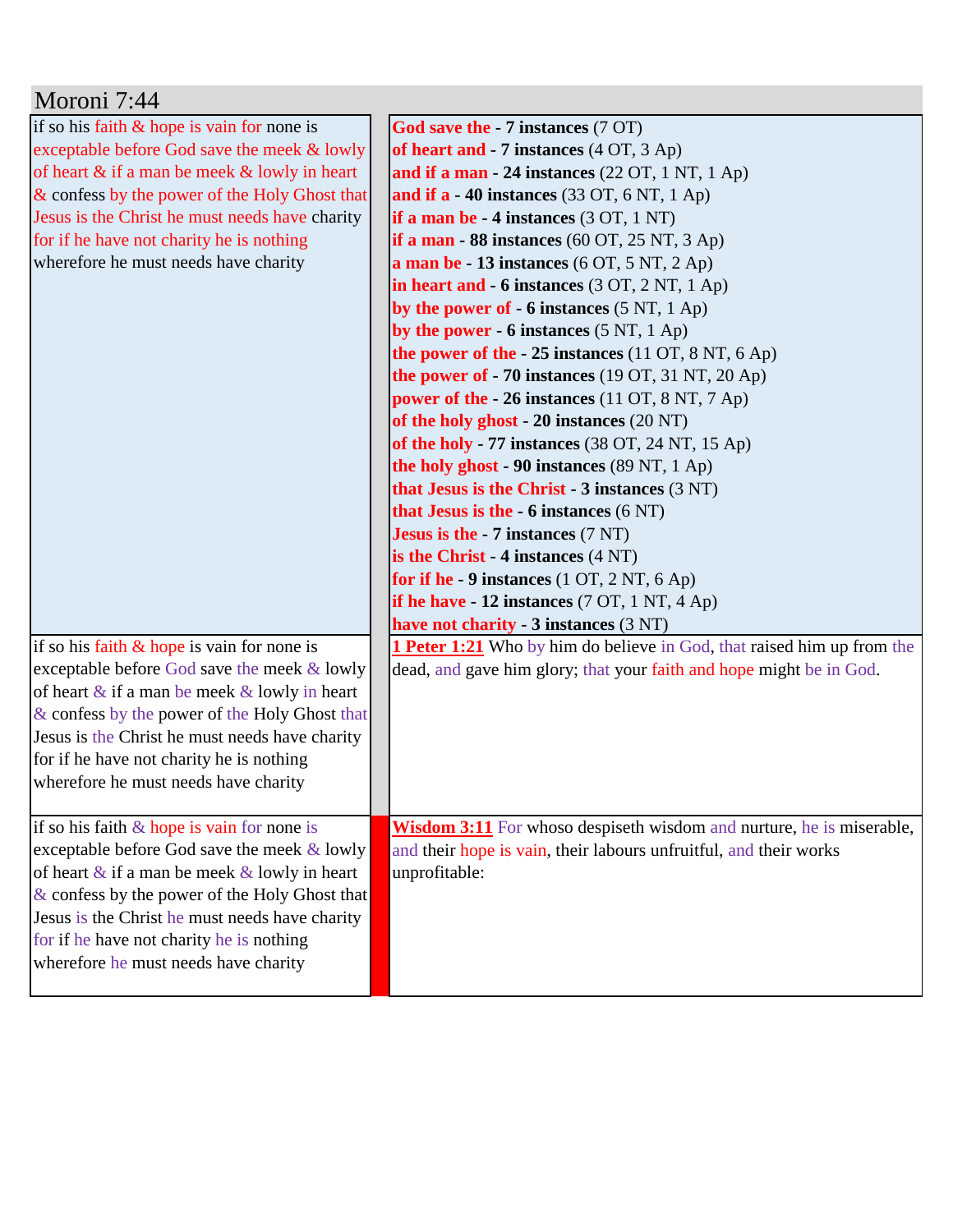| if so his faith & hope is vain for none is<br>exceptable before God save the meek & lowly<br>of heart & if a man be meek & lowly in heart<br>& confess by the power of the Holy Ghost that<br>Jesus is the Christ he must needs have charity<br>for if he have not charity he is nothing<br>wherefore he must needs have charity       | <b>Psalm 127:2</b> It is vain for you to rise up early, to sit up late, to eat the<br>bread of sorrows: for so he giveth his beloved sleep.                                                        |
|----------------------------------------------------------------------------------------------------------------------------------------------------------------------------------------------------------------------------------------------------------------------------------------------------------------------------------------|----------------------------------------------------------------------------------------------------------------------------------------------------------------------------------------------------|
| if so his faith $\&$ hope is vain for none is<br>exceptable before God save the meek & lowly<br>of heart & if a man be meek & lowly in heart<br>& confess by the power of the Holy Ghost that<br>Jesus is the Christ he must needs have charity<br>for if he have not charity he is nothing<br>wherefore he must needs have charity    | <b>Timothy 5:4</b> But if any widow have children or nephews, let them<br>learn first to shew piety at home, and to requite their parents: for that is<br>good and acceptable before God.          |
| if so his faith $\&$ hope is vain for none is<br>exceptable before God save the meek & lowly<br>of heart & if a man be meek & lowly in heart<br>& confess by the power of the Holy Ghost that<br>Jesus is the Christ he must needs have charity<br>for if he have not charity he is nothing<br>wherefore he must needs have charity    | Amos 2:7 That pant after the dust of the earth on the head of the poor,<br>and turn aside the way of the meek: and a man and his father will go in<br>unto the same maid, to profane my holy name: |
| if so his faith $&$ hope is vain for none is<br>exceptable before God save the meek & lowly<br>of heart & if a man be meek & lowly in heart<br>$\&$ confess by the power of the Holy Ghost that<br>Jesus is the Christ he must needs have charity<br>for if he have not charity he is nothing<br>wherefore he must needs have charity  | Matthew 11:29 Take my yoke upon you, and learn of me; for I am meek<br>and lowly in heart: and ye shall find rest unto your souls.                                                                 |
| if so his faith & hope is vain for none is<br>exceptable before God save the meek & lowly<br>of heart $\&$ if a man be meek $\&$ lowly in heart<br>& confess by the power of the Holy Ghost that<br>Jesus is the Christ he must needs have charity<br>for if he have not charity he is nothing<br>wherefore he must needs have charity | <b>Romans 15:19</b> Through mighty signs and wonders, by the power of the<br>Spirit of God; so that from Jerusalem, and round about unto Illyricum, I<br>have fully preached the gospel of Christ. |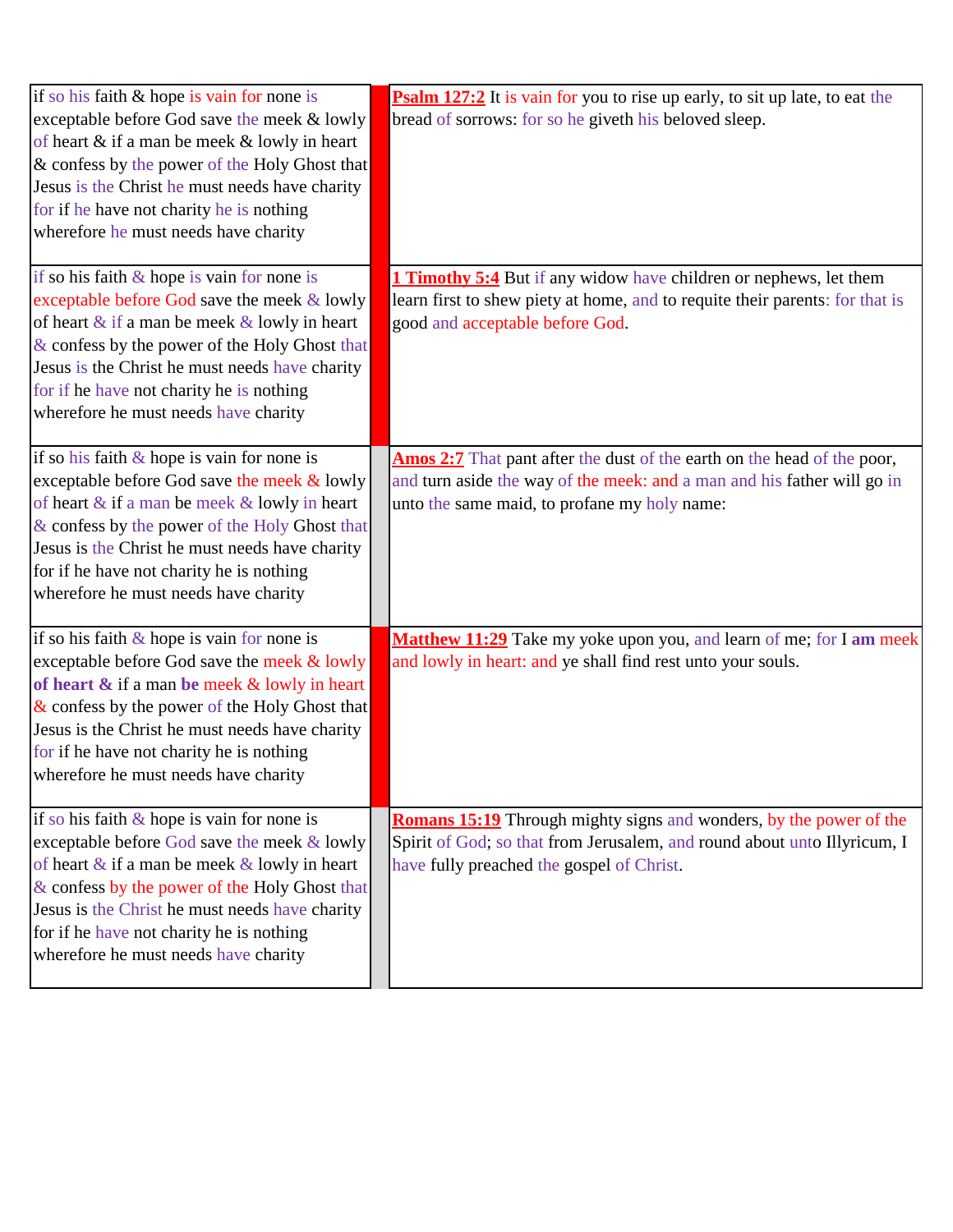| if so his faith $&$ hope is vain for none is<br>exceptable before God save the meek & lowly<br>of heart $\&$ if a man be meek $\&$ lowly in heart<br>& confess by the power of the Holy Ghost that<br>Jesus is the Christ he must needs have charity<br>for if he have not charity he is nothing<br>wherefore he must needs have charity  | <b>Romans 15:13</b> Now the God of hope fill you with all joy and peace in<br>believing, that ye may abound in hope, through the power of the Holy<br>Ghost.                                                                                                                                                                                                                       |
|-------------------------------------------------------------------------------------------------------------------------------------------------------------------------------------------------------------------------------------------------------------------------------------------------------------------------------------------|------------------------------------------------------------------------------------------------------------------------------------------------------------------------------------------------------------------------------------------------------------------------------------------------------------------------------------------------------------------------------------|
| if so his faith $\&$ hope is vain for none is<br>exceptable before God save the meek & lowly<br>of heart $\&$ if a man be meek $\&$ lowly in heart<br>& confess by the power of the Holy Ghost that<br>Jesus is the Christ he must needs have charity<br>for if he have not charity he is nothing<br>wherefore he must needs have charity | <b>Daniel 12:7</b> And I heard the man clothed in linen, which was upon the<br>waters of the river, when he held up his right hand and his left hand unto<br>heaven, and sware by him that liveth for ever that it shall be for a time,<br>times, and an half; and when he shall have accomplished to scatter the<br>power of the holy people, all these things shall be finished. |
| if so his faith $\&$ hope is vain for none is<br>exceptable before God save the meek & lowly<br>of heart $\&$ if a man be meek $\&$ lowly in heart<br>& confess by the power of the Holy Ghost<br>that Jesus is the Christ he must needs have<br>charity for if he have not charity he is nothing<br>wherefore he must needs have charity | <b>1 Corinthians 6:19</b> What? know ye not that your body is the temple of<br>the Holy Ghost which is in you, which ye have of God, and ye are not<br>your own?                                                                                                                                                                                                                   |
| if so his faith $\&$ hope is vain for none is<br>exceptable before God save the meek & lowly<br>of heart $\&$ if a man be meek $\&$ lowly in heart<br>& confess by the power of the Holy Ghost that<br>Jesus is the Christ he must needs have charity<br>for if he have not charity he is nothing<br>wherefore he must needs have charity | <b>Luke 2:26</b> And it was revealed unto him by the Holy Ghost, that he<br>should not see death, before he had seen the Lord's Christ.                                                                                                                                                                                                                                            |
| if so his faith & hope is vain for none is<br>exceptable before God save the meek & lowly<br>of heart & if a man be meek & lowly in heart<br>& confess by the power of the Holy Ghost that<br>Jesus is the Christ he must needs have charity<br>for if he have not charity he is nothing<br>wherefore he must needs have charity          | <b>1 John 2:22</b> Who is a liar but he that denieth that Jesus is the Christ? He<br>is antichrist, that denieth the Father and the Son.                                                                                                                                                                                                                                           |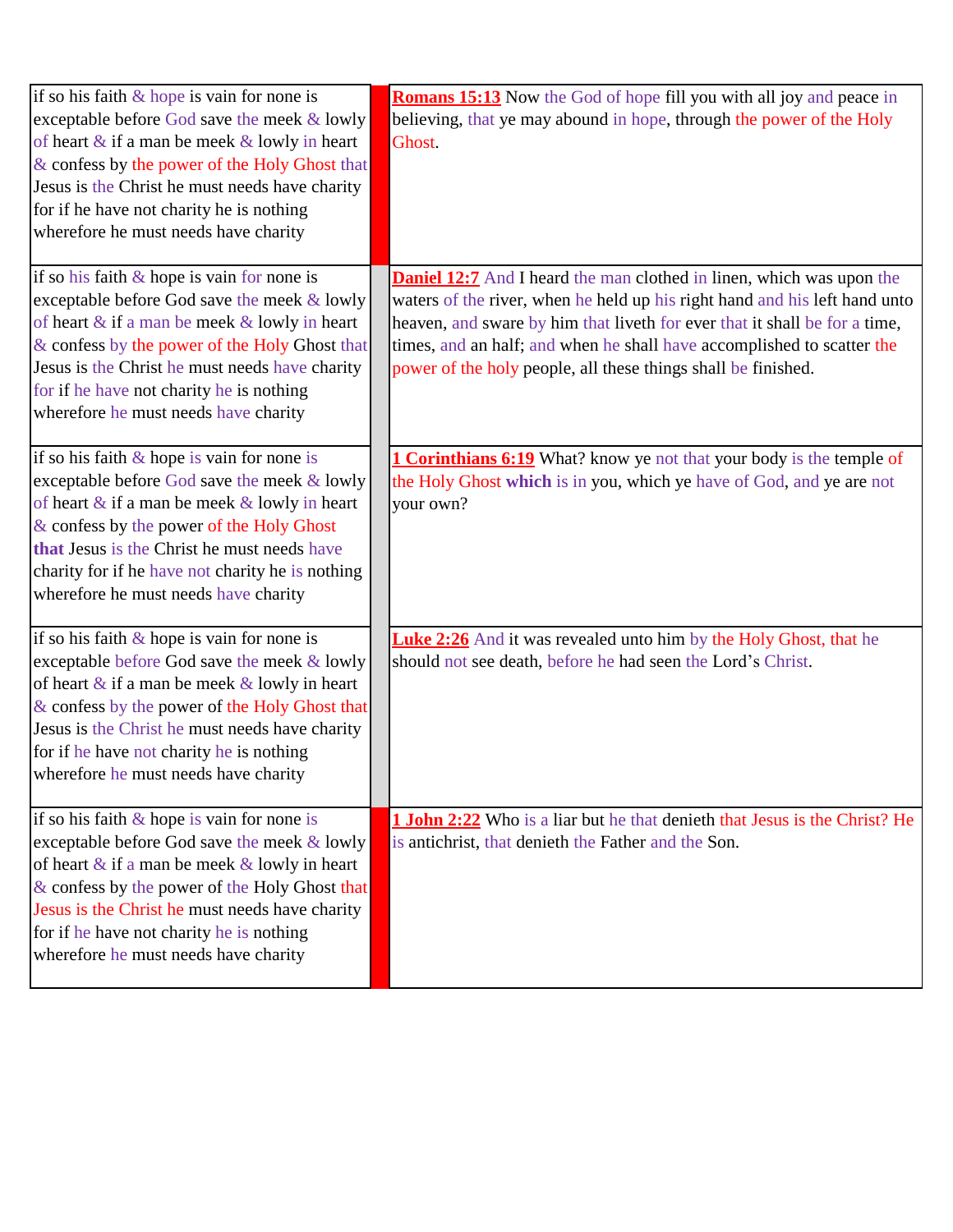| if so his faith $\&$ hope is vain for none is<br>exceptable before God save the meek & lowly<br>of heart $\&$ if a man be meek $\&$ lowly in heart<br>$\&$ confess by the power of the Holy Ghost that<br>Jesus is the Christ he must needs have charity<br>for if he have not charity he is nothing<br>wherefore he must needs have charity | <b>John 4:4</b> And he must needs go through Samaria.                                                                                                                                               |
|----------------------------------------------------------------------------------------------------------------------------------------------------------------------------------------------------------------------------------------------------------------------------------------------------------------------------------------------|-----------------------------------------------------------------------------------------------------------------------------------------------------------------------------------------------------|
| if so his faith $\&$ hope is vain for none is<br>exceptable before God save the meek & lowly<br>of heart $\&$ if a man be meek $\&$ lowly in heart<br>& confess by the power of the Holy Ghost that<br>Jesus is the Christ he must needs have charity<br>for if he have not charity he is nothing<br>wherefore he must needs have charity    | 2 Maccabees 11:14 And persuaded them to agree to all reasonable<br>conditions, and promised that he would persuade the king that he must<br>needs be a friend unto them.                            |
| if so his faith $&$ hope is vain for none is<br>exceptable before God save the meek & lowly<br>of heart $\&$ if a man be meek $\&$ lowly in heart<br>& confess by the power of the Holy Ghost that<br>Jesus is the Christ he must needs have charity<br>for if he have not charity he is nothing<br>wherefore he must needs have charity     | Acts 1:16 Men and brethren, this scripture must needs have been<br>fulfilled, which the Holy Ghost by the mouth of David spake before<br>concerning Judas, which was guide to them that took Jesus. |
| if so his faith $\&$ hope is vain for none is<br>exceptable before God save the meek & lowly<br>of heart $\&$ if a man be meek $\&$ lowly in heart<br>& confess by the power of the Holy Ghost that<br>Jesus is the Christ he must needs have charity<br>for if he have not charity he is nothing<br>wherefore he must needs have charity    | Acts 17:3 Opening and alleging, that Christ must needs have suffered,<br>and risen again from the dead; and that this Jesus, whom I preach unto<br>you, is Christ.                                  |
| if so his faith $\&$ hope is vain for none is<br>exceptable before God save the meek & lowly<br>of heart $\&$ if a man be meek $\&$ lowly in heart<br>& confess by the power of the Holy Ghost that<br>Jesus is the Christ he must needs have charity<br>for if he have not charity he is nothing<br>wherefore he must needs have charity    | 2 Maccabees 12:44 For if he had not hoped that they that were slain<br>should have risen again, it had been superfluous and vain to pray for the<br>dead.                                           |